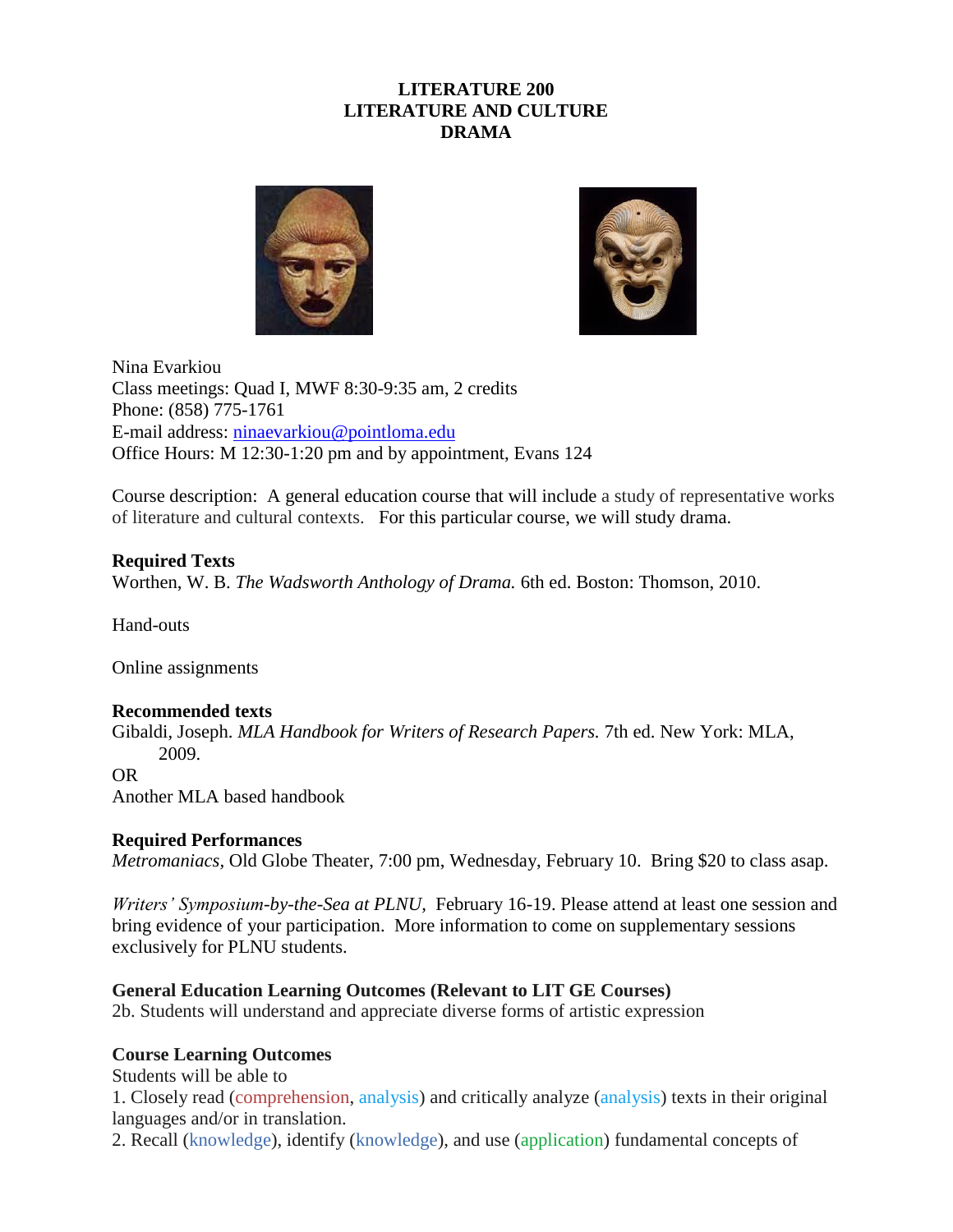literary study to read and discuss texts.

- a. Standard literary terminology
- b. Modes/genres of literature
- c. Elements of literary genres
- d. Literary periods (dates, writers, characteristics, and important developments)
- e. Extra-literary research

3. Analyze (analysis) the social, cultural, ethnic, gendered, and/or historical contexts of the works and their authors, and connect (synthesis, evaluation) the texts with their own lives.

## **Grades for this particular class will be based on:**

**20% of the total grade: Assignments of the instructor's own discretion** (quizzes, class activities, oral presentations, dramatic presentations, participation, etc.) Please note that an element of instructor's discretion is inherent in weighting the journals and other projects. The *daily and weekly* online journal submittals will be part of this contingent.

**20% of total grade: Midterm journal compilation (hard copy)**

**20% of total grade: Midterm examination**

**20% of total grade: Final journal compilation (hard copy)**

# **20% of total grade: Final examination**

## **Evaluation Standards**

• An "A" essay demonstrates excellent work. It has something to say and says it well. It develops its argument clearly and consistently, demonstrating a complex understanding of the assignment, and does so using varied sentence structure. It often rises above other essays with particular instances of creative or analytical sophistication. There may be only minor and/or occasional grammatical errors.

• A "B" essay demonstrates good work. It establishes a clear claim and pursues it consistently, demonstrating a good understanding of the assignment. There may be some mechanical difficulties, but not so many as to impair the clear development of the main argument. While a "B" essay is in many ways successful, it lacks the originality and/or sophistication of an "A" essay.

• A "C" essay demonstrates adequate work. It establishes an adequate grasp of the assignment and argues a central claim. In addition, the argument may rely on unsupported generalizations or insufficiently developed ideas. It may also contain grammatical errors.

• Work that earns a grade of "D" or "F" is often characterized by the following problems: it fails to demonstrate an adequate understanding of the assignment; it fails to articulate an adequate argument; and/or it contains significant grammatical problems

## **Attendance**

# *Be here! Take notes! Engage!*

Attendance is mandatory. Please read the Class Attendance section of your *PLNU Catalog,*  carefully. If students miss more than 10% of class meetings (approx. 4 for a MWF course and 3 classes for a TTH course), faculty members may file a written report which may result in deenrollment from the course. If you miss more than 20% of class meetings (approx. 8 for a MWF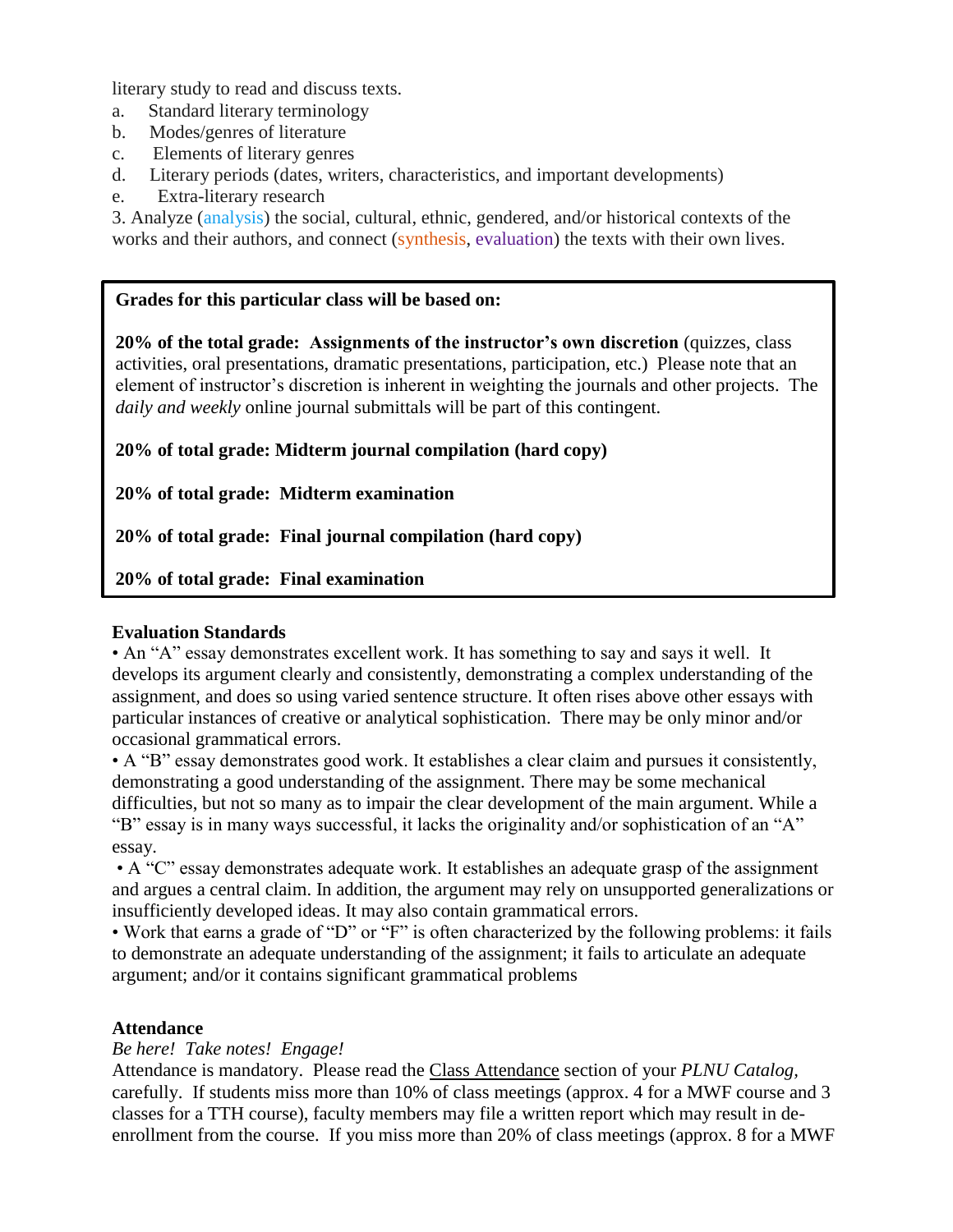course and 6 classes for a TTH course), you may be de-enrolled without notice. De-enrollment may have serious consequences on residence, athletic, and scholarship requirements; it may also necessitate a reduction or loss in your financial aid.

Please bring appropriate texts and materials to class. Bring the texts to each class in addition to a notebook and pen. No in-class work may be made up, including in-class essays, inclass and group work and exercises.

Remember, "I was absent" is not an excuse! Everyone should have at least two or three phone numbers or email addresses of other class members to contact for any missed assignments. If you are going to be absent, it would be polite to let the instructor know.

Note: If you decide to drop any class, or if you stop attending, it is your responsibility to complete the necessary forms in the Admissions Office to withdraw officially from the class in a timely manner. Failure to do so will result in your remaining on the class roster and receiving a grade of F for the course. Only registered students may attend this class. Tardiness is not tolerated and may bring down your grade. (Read more immediately below.)

## **Class Sessions, Preparation, Assignments, and Technology**

- a. If you wish to use your laptop or notebook during class, you need to have your electronic page open only to materials immediately relevant to class content and discussion.
- b. All other electronics must be muted or turned off for the entire class period.
- c. Completion of all assignments is required, and passing the course will be difficult without doing so. Readings and written responses must be prepared in advance of the date scheduled/due and of sufficient length and quality to meet the assignment's requirements and intents. Missed work (quizzes and written responses) may be made up only in truly extenuating circumstances and only if you and I have had a conversation about your situation. No make-up work will be given for missed work.
- d. Late assignments will not be accepted either in person, by delivery, or in my mailbox (unless you and I have communicated prior to the deadline about extenuating circumstances).
- e. It is your responsibility to see to it that I receive your work. Unless otherwise agreed upon, I require assignments be turned in to me in hard copy.
- f. Always keep multiple disc copies and hardcopies of your work on hand so that you can provide duplicate copies if you need to provide them.
- g. Handwritten assignments are never acceptable (unless so specified).
- h. You may be requested to attend office hours with the professor if a need arises.

#### **Classroom Decorum**

Please manage your electronic devices appropriately and with consideration for others—see a&b above. Please dress in appropriate academic attire out of consideration for others in our class. I do reserve the right to ask you to leave the classroom if I believe your attire to be offensive and/or an obstacle to a positive learning and teaching environment.

All pagers and cell phones must be turned off during class. If your electronic device goes off during class, you will be required to submit a 500-word essay explaining why it was necessary to disrupt the class.

Excessive, untimely, and therefore, unexcused exits from class will be treated as absences. It is important that the flow of discussion and work be uninterrupted by unnecessary distractions.

#### **Email and Canvas**

You are responsible for checking your *PLNU email account* and *Canvas* regularly for electronic messages from me (and sometimes from your classmates). You are fully accountable for all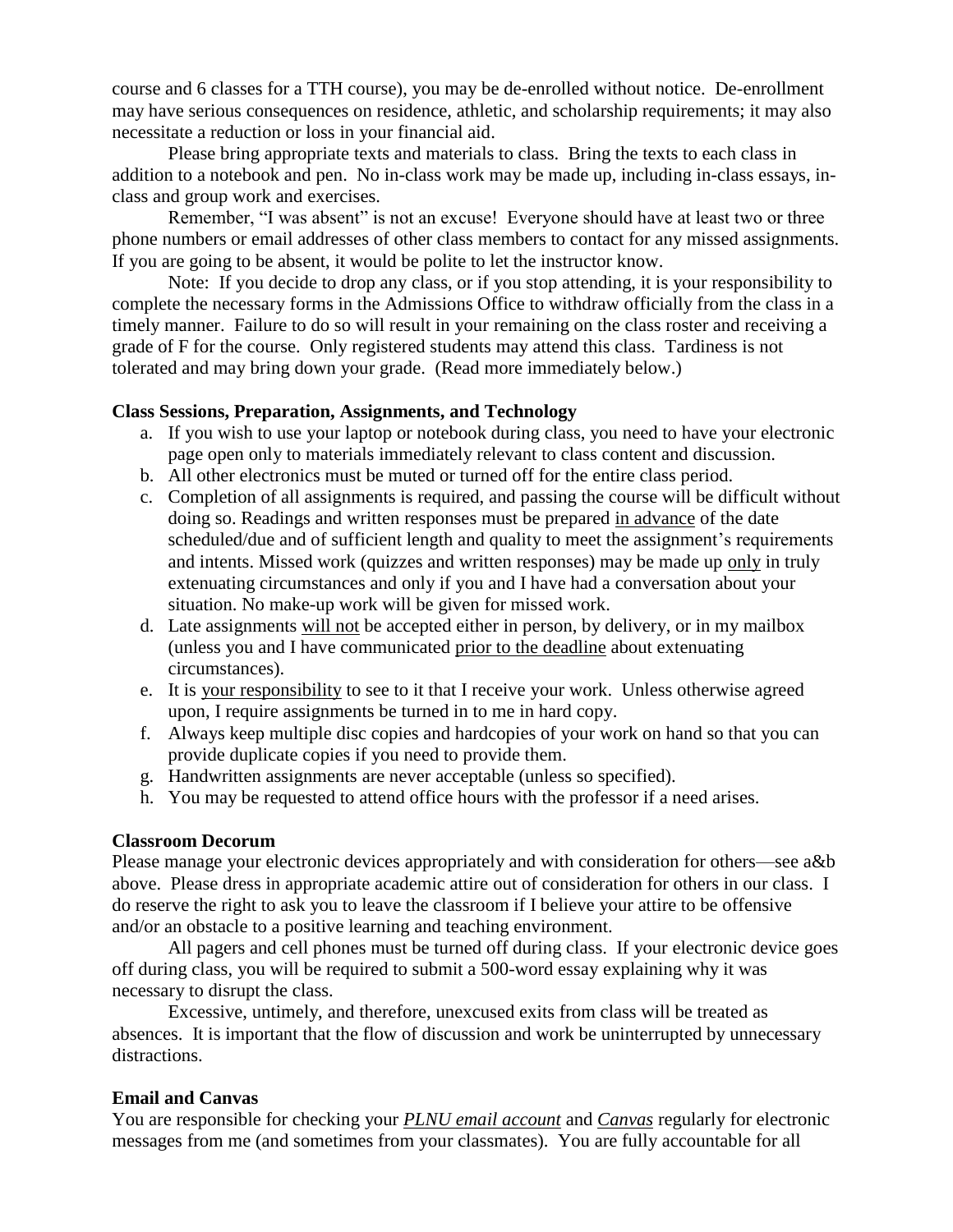course material, announcements, communications that are distributed via email and *Canvas*; and I will send messages only to these sites. Please let me know if you encounter any technical problems with these sites.

# **Extenuating Situations & Grades**

No "Incomplete" grades will be assigned unless extenuating circumstances (e.g., death in the family, automobile accidents, hospitalization) prevail. If you find yourself in such a situation, please contact me immediately. Also please submit any necessary and valid documents to help clarify and document your situation (e.g., doctor's letter on letterhead, funeral service program, police report, etc.). I am happy to help you in these difficult situations as best I can.

## **Final Examinations**

Final Examinations are the culminating learning event in a course, and they are scheduled to take into account all the different courses and departments across the university. The exam schedule varies from year to year. The final examination schedule is posted on the [Class Schedules](http://www.pointloma.edu/experience/academics/class-schedules) site. You are expected to arrange your personal affairs to fit the examination schedule. In the rare case that you may be scheduled for more than three (3) final examinations on the same day, you may work out an alternate time for one of your exams with your professors. This is the only university-sanctioned reason for taking a final exam at a time other than the officially scheduled time for the exam. Please confirm your final examination schedule the first week of classes, and schedule those exam times into your daily planners and calendars now. If you find that your final exam schedule is the one described above, please meet with your professors as soon as possible so that they may help you to make alternative arrangements for taking your exams. Department chairs/school deans and college deans need not be involved in the process of making this accommodation.

## **Discussion**

*Discussion in the class is mandatory. Participation is part of your grade. Feel free to express yourself. It counts. When you do the course work, the discussion flows.*

*Keep up with the course work and allow yourself time to digest it. COME PREPARED.*

**Hopefully, you will boldly go where you have not gone before.**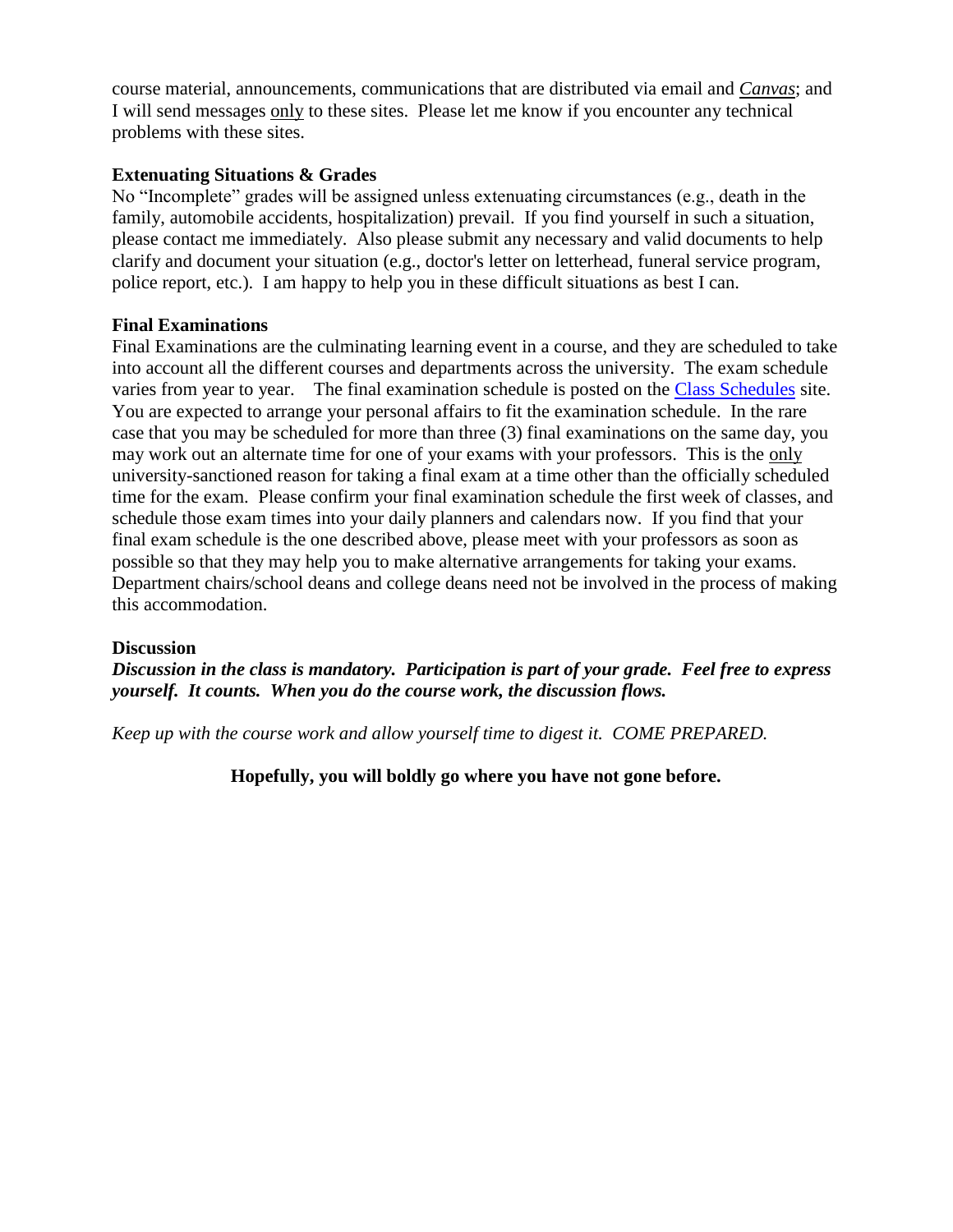#### **\*CLASS SCHEDULE\***

*Unless otherwise noted, all readings will be from the Worthen text.*

*You will write a critical reflection for the readings of every class meeting. The critical reflection/journals are due before our class session on Fridays via email as an attachment to [plnulit200@gmail.com.](mailto:plnulit200@gmail.com) The compilations of these critical reflections/journals are due on the days listed in the schedule below.*

# **Week I**

| T January 12                    | Introduction. Course goals. Materal overview. Storytelling.<br>Development of drama. Homer The Odyssey. The rhapsode and<br>beginning of dramatic performance art.                                                                                                                               |
|---------------------------------|--------------------------------------------------------------------------------------------------------------------------------------------------------------------------------------------------------------------------------------------------------------------------------------------------|
| W January 13                    | Read "Introduction" and "Unit I, Classical Athens" pages $1 - 21$ . Read<br>The Eumenides by Aristophanes and the portions that relate to Greek<br>drama at the end of the chapter, "Critical Contexts" and "Critical<br>Perspectives." Assign choral ode.                                       |
|                                 | Note: For all readings in the Worthen text, you are required to read not<br>only the plays themselves, but also all the peripheral materials concerning<br>our selected plays at the beginning and end of the chapters. I will not list<br>the peripheral readings in the subsequent days below. |
| F January 15                    | The Eumenides continued. Assign choral ode from Lysistrata.                                                                                                                                                                                                                                      |
| <b>Week II</b><br>M January 18  | *No class meeting.* Martin Luther King Day.                                                                                                                                                                                                                                                      |
| W January 20                    | Continue The Eumenides and read Lysistrata. Meet in the classroom, and<br>weather permitting, perform dramatic passages at the Greek and continue<br>discussion.                                                                                                                                 |
| F January 22                    | Film: Medieval Drama: From Sanctuary to Stage. Read "Unit III, The<br>Theater of Medieval and Renaissance England." The York Crucifixion,<br>and Everyman.                                                                                                                                       |
| <b>Week III</b><br>M January 25 | York Crucifixion and Everyman continued. Assign Tempest scene.                                                                                                                                                                                                                                   |
| W January 27                    | Introduction to Shakespeare's theater. The Tempest.                                                                                                                                                                                                                                              |
| F January 29                    | The Tempest continued.                                                                                                                                                                                                                                                                           |
| <b>Week IV</b><br>M February 1  | "Unit IV, Early Modern Europe." Tartuffe.                                                                                                                                                                                                                                                        |
| W February 3                    | Tartuffe continued.                                                                                                                                                                                                                                                                              |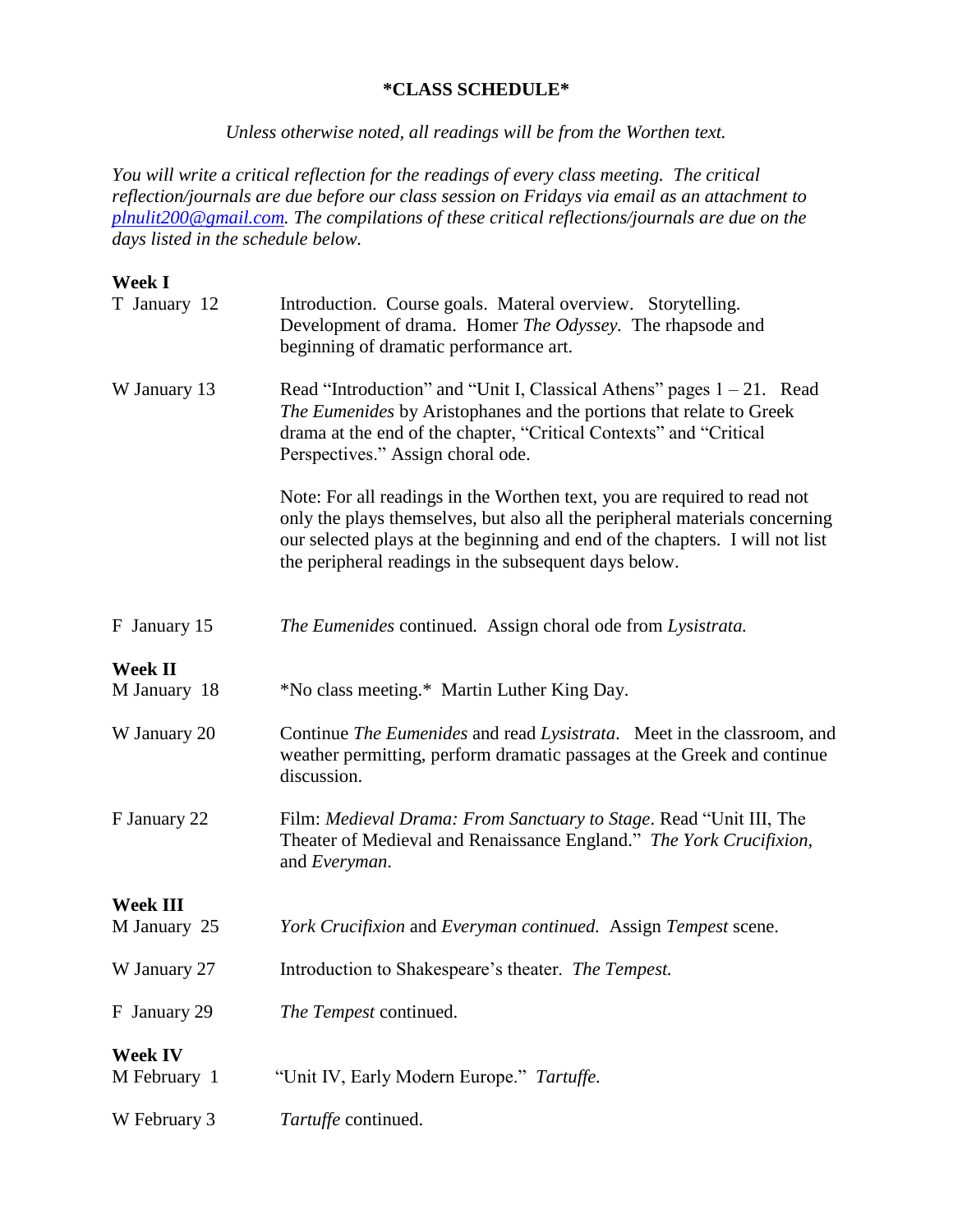| F February 5                      | Midterm journal compilation due. Midterm administered.                                                     |
|-----------------------------------|------------------------------------------------------------------------------------------------------------|
| <b>Week V</b><br>M February 8     | "Unit V, Modern Europe." A Doll House.                                                                     |
| W February 10                     | A Doll House continued.                                                                                    |
|                                   | Evening performance <i>Metromaniacs</i> , 7 pm Old Globe Theater, Balboa<br>Park                           |
| F February 12                     | <b>End Game</b>                                                                                            |
| <b>Week VI</b><br>M February 15   | End Game.                                                                                                  |
|                                   | <i>February</i> $16 - 19$ Writers' Symposium-by-the-Sea. Mandatory attendance at one event.                |
| W February 17                     | "Unit VI, The United States." Death of a Salesman                                                          |
| F February 19                     | Death of a Salesman continued.                                                                             |
| <b>Week VII</b><br>M February 22  | "Unit VII, World Stages." The Island.                                                                      |
| W February 24                     | The Island continued.                                                                                      |
| F February 26                     | Final Journal Compilation due. Take-home part of the final assigned.<br>Review.                            |
| <b>Week VIII</b><br>M February 29 | Last day of class. Take-home part of the final collected.<br>In-class part of the final exam administered. |



*Separate assignment sheets for written projects will be handed out at the appropriate times during the course. Each assignment sheet will clearly state the parameters of the assignment as well as the due dates of different phases of the project.*

*In order to receive credit for extra credit assignments all of the other assignments must be completed. Partial credit is not given to incomplete work, but rather the grade of F. Extra credit writing must be completed one week after you have viewed the play, film, poetry or musical performance.*

*If a mandatory viewing of a play, film or other kind of performance is assigned and you cannot attend, an alternate assignment will be offered and must be completed.*

*I reserve the right to alter the class schedule according to the dynamics of the class*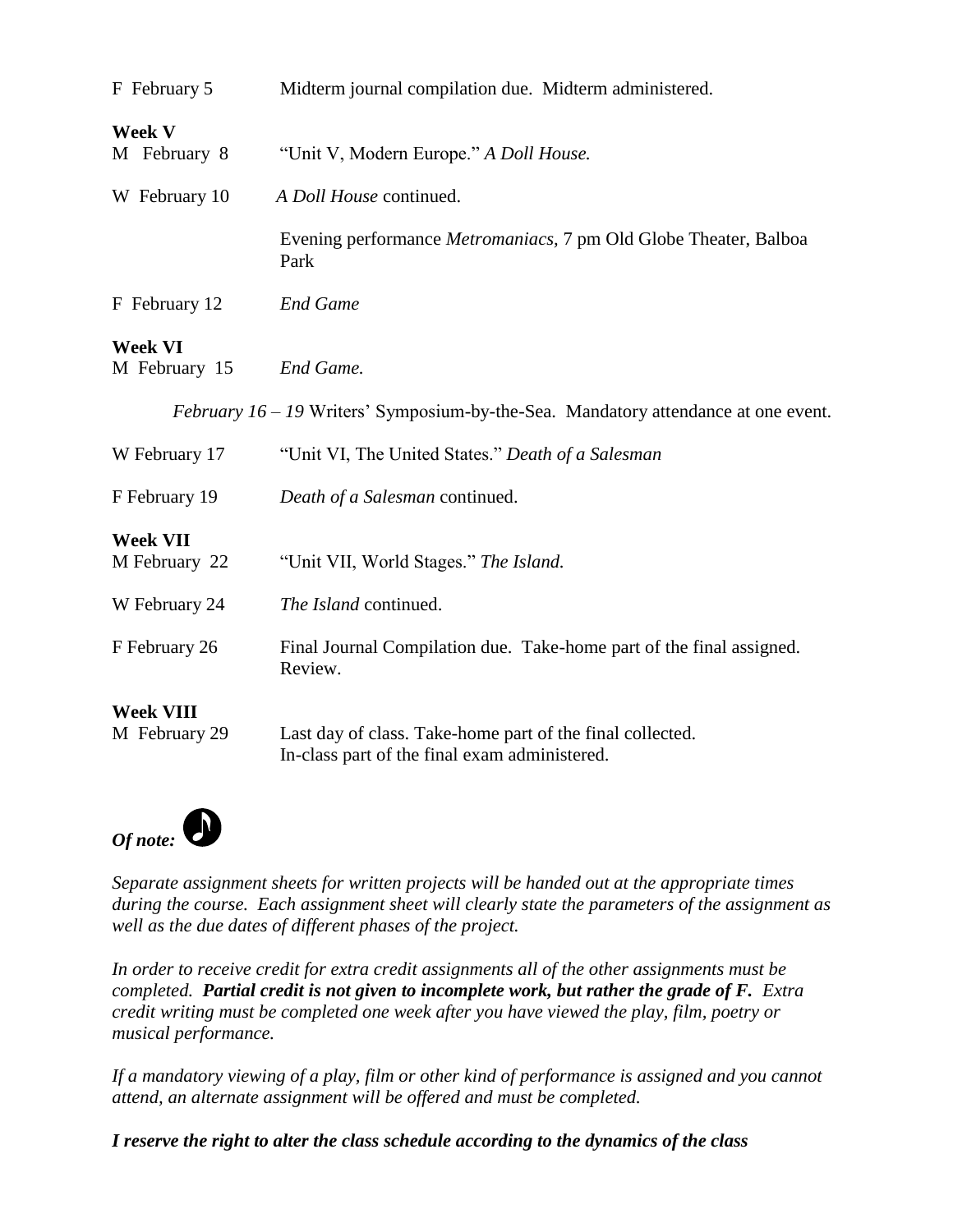

# **LJML DEPARTMENT POLICIES**

## **PLNU MISSION STATEMENT: To Teach. To Shape. To Send.**

Point Loma Nazarene University exists to provide higher education in a vital Christian community where minds are engaged and challenged, character is modeled and formed, and service becomes an expression of faith. Being of Wesleyan heritage, we aspire to be a learning community where grace is foundational, truth is pursued, and holiness is a way of life.

## **LJML DEPARTMENT MISSION STATEMENT**

Welcome to the Department of Literature, Journalism and Modern Languages. Embodying the core values of a Christian liberal arts education in the Wesleyan theological tradition, and focusing on the power of language and story to shape us and our world, the LJML Department and programs will provide students with knowledge, skills, and experiences to equip them to understand, interpret, analyze, evaluate, and create texts as linguistic and/or artistic expressions of diverse human experiences. We value reading, writing, researching, speaking, and discussing as profound means of participating in the redemptive work of God in all of creation. The following document will provide you with the information sources and information guidelines to University and Departmental policies that apply to all courses taken in this Department.

## **PUBLIC DISCOURSE**

Much of the work we will do in this class is cooperative, by nature of the class discussions and general feedback given to written work and/projects; thus you should think of all your writing and speaking for and in class as public, not private, discourse. By continuing in this class, you acknowledge that your work will be viewed by others in the class. Thinking of our class work as public and shared also gives us the chance to treat one another with gentleness and compassion.

## **INCLUSIVE LANGUAGE**

Because the Literature, Journalism, and Modern Language department recognizes the power of language, all public language used in this course, including written and spoken discourse, will be inclusive. This standard is outlined by all major academic style guides, including MLA, APA, and Chicago, and is the norm in university-level work.

- Information from the *MLA Handbook*: "Because good scholarship requires objectivity, careful writers of research papers avoid language that implies unsubstantiated or irrelevant generalizations about such personal qualities as age, economic class, ethnicity, sexual orientation, political or religious beliefs, race, or sex." (MLA Handbook, Sections 1.10 and A.3 in the  $7<sup>th</sup>$  ed.)
- **•** Information from the *Chicago Manual of Style*: "Biased Language—language that is either sexist or suggestive of other conscious or subconscious prejudices that are not central to the meaning of the work—distracts and may even offend readers, and in their eyes makes the works less credible." (Chicago Manual of Style, Section 5.203, p. 233 of the 15<sup>th</sup> ed.)
- *APA Manual*[: http://www.apastyle.org/](http://www.apastyle.org/)
- *Inclusive Language Handbook: A Practical Guide to Using Inclusive Language* by Don Thorsen & Vickie Becker, Wesleyan/Holiness Women Clergy: [http://www.whwomenclergy.org/booklets/inclusive\\_language.php](http://www.whwomenclergy.org/booklets/inclusive_language.php)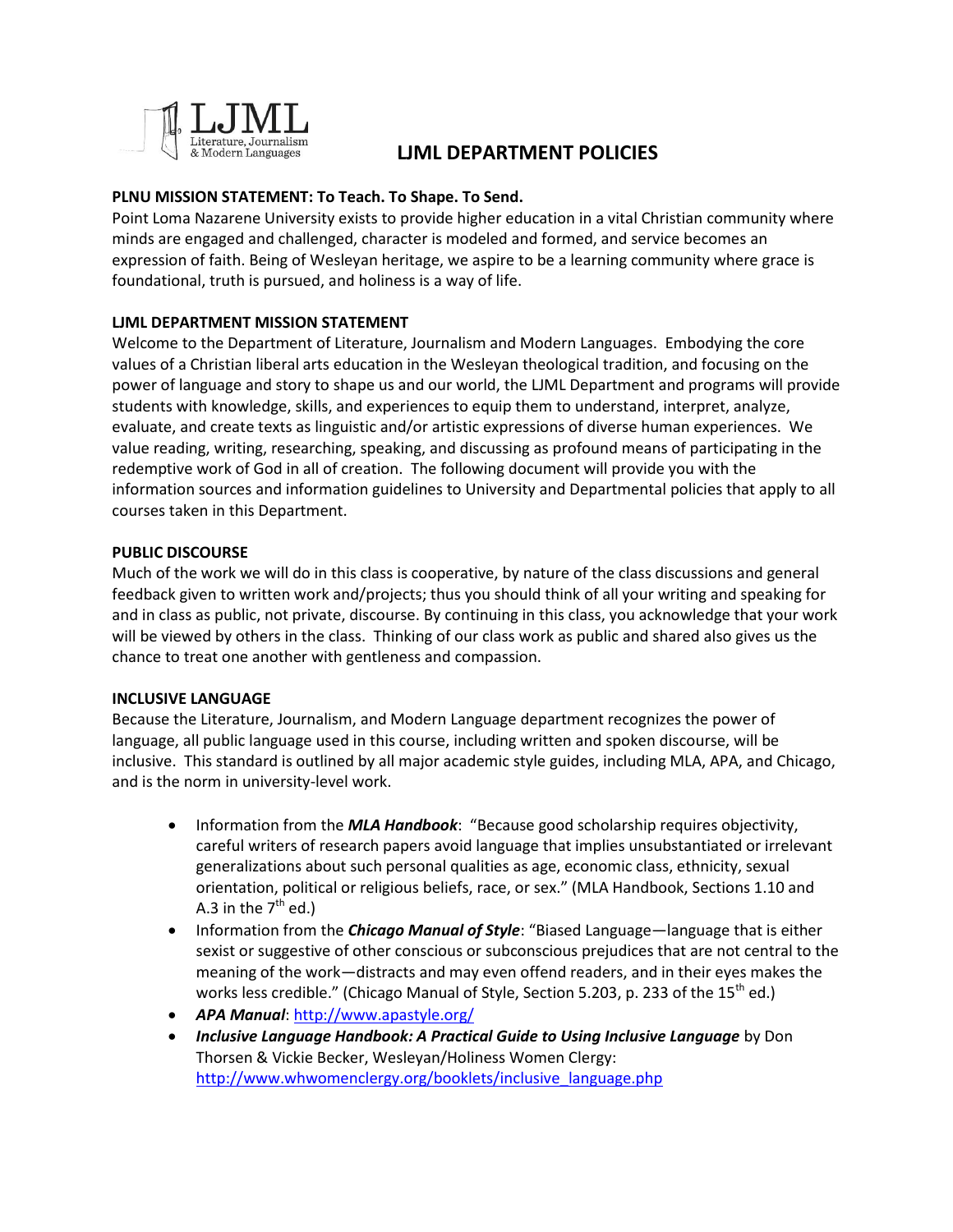#### **DIVERSITY STATEMENT**

Point Loma Nazarene University is committed to diversity in the classroom, in its publications and in its various organizations and components. Faculty and staff recognize that the diverse backgrounds and perspectives of their colleagues and students are best served through respect toward gender, disability, age, socioeconomic status, ethnicity, race, culture and other personal characteristics. In addition, the department of Literature, Journalism, and Modern Languages is committed to taking a leadership position that calls for promoting a commitment to diversity in and out of the classroom and in the practices of writing, journalism, and the study of literature.

#### **FERPA POLICY (**FERPA stands for Family Educational Rights and Privacy Act)

In compliance with federal law, neither PLNU student ID nor social security number should be used in publicly posted grades or returned sets of assignments without student written permission. This class will meet the federal requirements by (Note: each faculty member should choose one strategy to use: distributing all grades and papers individually; requesting and filing written student permission; or assigning each student a unique class ID number not identifiable on the alphabetic roster.). Also in compliance with FERPA, you will be the only person given information about your progress in this class unless you have designated others to receive it in the "Information Release" section of the student portal. Se[e Policy Statements](http://catalog.pointloma.edu/content.php?catoid=8&navoid=864) in the undergrad student catalog.

#### **ACADEMIC ACCOMMODATIONS**

While all students are expected to meet the minimum academic standards for completion of their courses as established by the instructors, students with special needs may require academic accommodations. At Point Loma Nazarene University, students requesting academic accommodations must file documentation with the Disability Resource Center (DRC), located in the Bond Academic Center. Once the student files documentation, the Disability Resource Center contacts the student's instructors and provides written recommendations for reasonable and appropriate accommodations to meet the individual needs of the student. This policy assists the university in its commitment to full compliance with Section 504 of the Rehabilitation Act of 1973, the Americans with Disabilities (ADA) Act of 1990, and ADA Amendments Act of 2008, all of which prohibit discrimination against students with special needs and guarantees all qualified students equal access to the benefits of PLNU programs and activities.

Students have the right to appeal decisions regarding academic accommodations. In order to provide prompt and equitable resolution, the student must submit a written or verbal statement to the Director of Academic Advising who will conduct the appeal process in consultation with the Vice President for Student Development.

[http://catalog.pointloma.edu/content.php?catoid=8&navoid=864#Academic\\_Accommodations](http://catalog.pointloma.edu/content.php?catoid=8&navoid=864#Academic_Accommodations)

#### **ACADEMIC HONESTY**

The Point Loma Nazarene University community holds the highest standards of honesty and integrity in all aspects of university life. Any violation of the university's commitment is a serious affront to the very nature of Point Loma's mission and purpose.

Violations of academic honesty include cheating, plagiarism, falsification, aiding academic dishonesty, and malicious interference.

*Cheating* is the use of unauthorized assistance that results in an unfair advantage over other students. It includes but is not limited to: Bringing and/or using unauthorized notes, technology or other study aids during an examination; looking at other students' work during an exam or in an assignment where collaboration is not allowed; attempting to communicate with other students in order to get help during an exam or in an assignment where collaboration is not allowed; obtaining an examination prior to its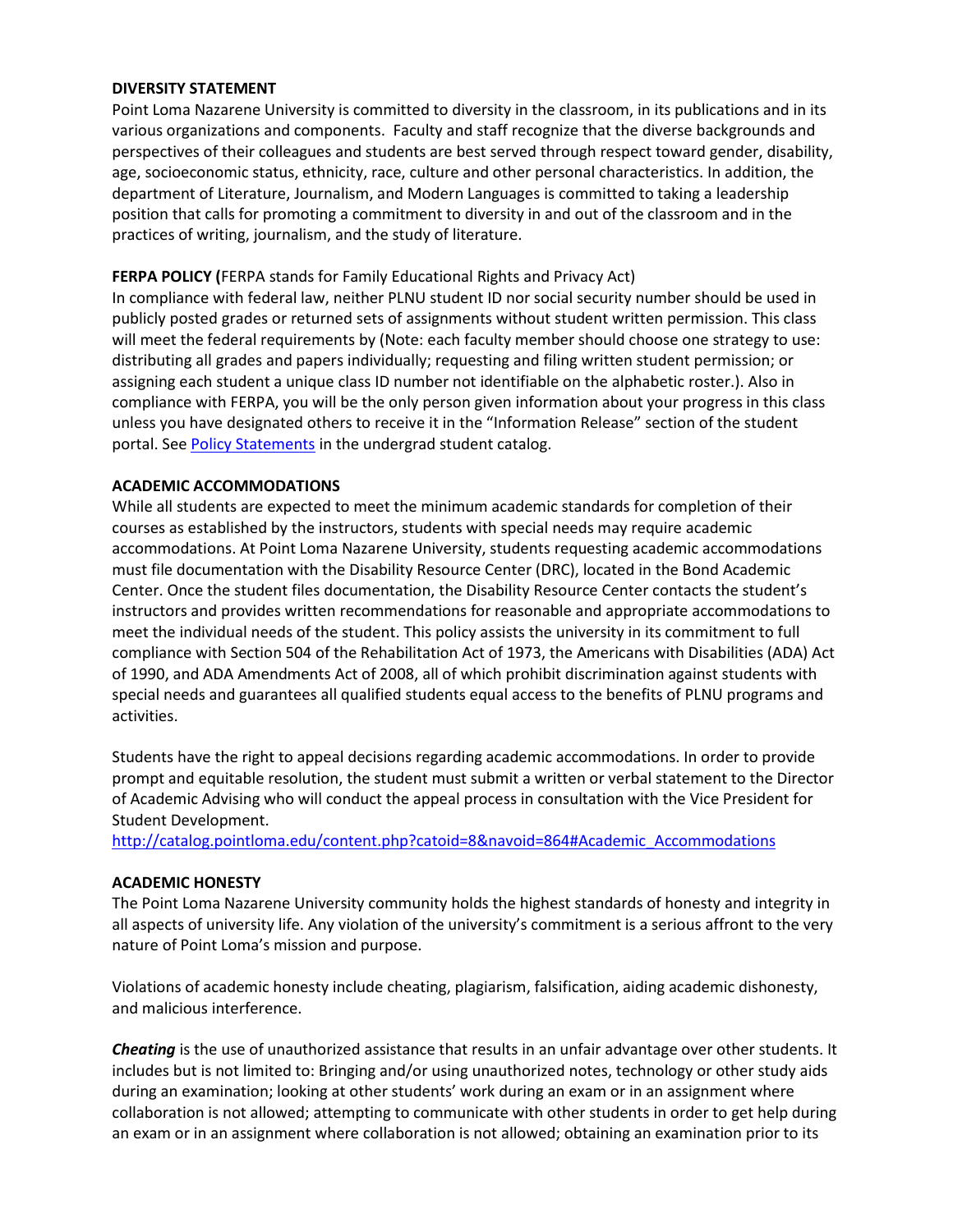administration; allowing another person to do one's work and submitting it as one's own; submitting work done in one class for credit in another without the instructor's permission.

*Plagiarism* is the use of an idea, phrase or other materials from a source without proper acknowledgment of that source. It includes but is not limited to: The use of an idea, phrase, or other materials from a source without proper acknowledgment of that specific source in a work for which the student claims authorship; the misrepresentation and/or use of sources used in a work for which the student claims authorship; the use of papers purchased online as all or part of an assignment for which the student claims authorship; submitting written work, such as laboratory reports, computer programs, or papers, which have been copied from the work of other students, with or without their knowledge and consent.

*Falsification* is the alteration of information or forging of signatures on academic forms or documents. It includes but is not limited to: using improper methods of collecting or generating data and presenting them as legitimate; altering graded work and submitting it for re-grading; falsifying information on official academic documents such as drop/add forms, incomplete forms, petitions, recommendations, letters of permission, transcripts or any other university document; misrepresenting oneself or one's status in the university.

*Aiding academic dishonesty* is assisting another person in violating the standards of academic honesty. It includes but is not limited to: Allowing other students to look at one's own work during an exam or in an assignment where collaboration is not allowed; providing information, material, or assistance to another person knowing that it may be used in violation of academic honesty policies; providing false information in connection with any academic honesty inquiry.

*Malicious intent* is misuse of academic resources or interference with the legitimate academic work of other students. It includes but is not limited to: removing books, journals or pages of these from the library without formal checkout; hiding library materials; refusing to return reserve readings to the library; damaging or destroying the projects, lab or studio work or other academic product of fellow students.

A student remains responsible for the academic honesty of work submitted in PLNU courses and the consequences of academic dishonesty beyond receipt of the final grade in the class and beyond the awarding of the diploma. Ignorance of these catalog policies will not be considered a valid excuse or defense. Students may not withdraw from a course as a response to a consequence.

#### **Response Procedure**

The following response procedure is recommended to faculty who discover a violation of academic honesty:

- 1. Fact-finding: The faculty member should attempt to speak or otherwise communicate informally with the student as a first step.
- 2. Communication of Consequence: Once the violation is discovered, the instructor should send a written communication to the student regarding the incident and the consequences. Instructors can give students an "F" on a specific assignment or an "F" in the course as a consequence of violations of academic honesty.
- 3. Internal Communication: The instructor should send a report of the incident to the department chair or school dean, the college dean, the Vice President for Student Development and the Vice Provost for Academic Administration. The report should include a description of the violation, the action taken, and evidence of the violation. The offical record of the incident is maintained by the Office of the Vice President for Student Development.